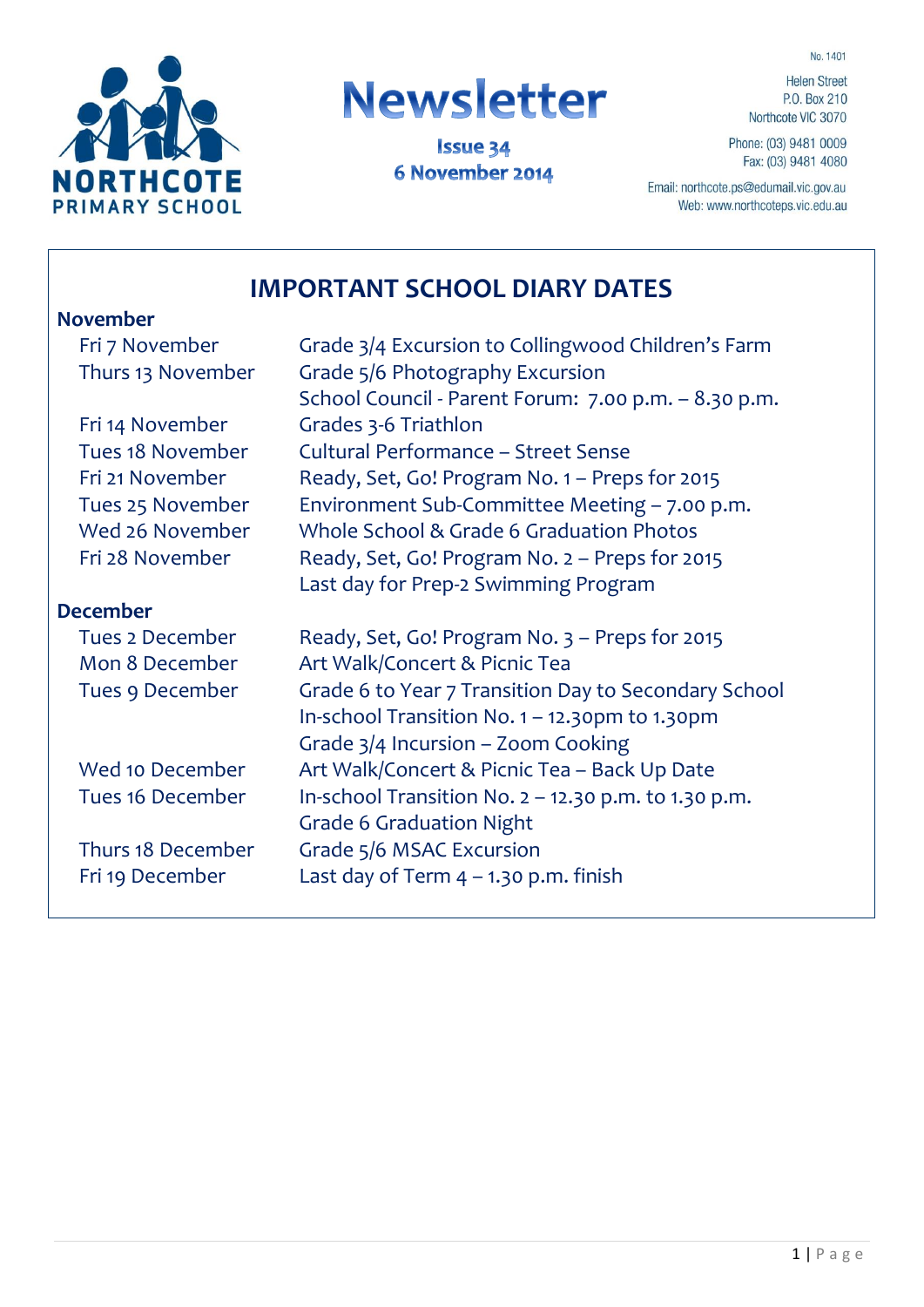

## *(Assembly item by Preps)*

Remember the Stormy Monday that forced assembly to be cancelled? Well, the Grade 1/2s presented their assembly item to each other and to their parents, family and friends that were brave enough to ride the storm out. The Preps held their own Special Assembly on that day to congratulate their students and award them their certificates. Students really enjoy having you be part of their achievements.

We love how we can all adapt to suit the situation too! So, students from the other grades will be receiving their certificates and congratulations at Monday's assembly (10/11/14). They are:

## *Finbar K, Rosie O'L, Athena K-F, Tiahna T, Lexi M, Junaid E, Baxter K, Sachin R, Isaac F, Alec J, Hannah Z.*

Due to the disruptions, we have decided to alternate classes and grades for some doubling up of Pupil of the Week for the rest of term. So keep your eyes on this important list celebrating our student's achievements!! This week's additional Pupil of the Week recipients are from Prep and 5/6M:

| 00A        | Myrina K  |
|------------|-----------|
| 00N        | George P  |
| 00L        | Elsie McL |
| <i>56M</i> | Bobassa A |

## **Greetings...**

#### **Our ex-students doing well!**

Flynn Gilder-Smith and Esther Bentley, both recent ex-students of NPS, received the Northcote High Meliora Sequamur award for contribution and commitment to the school. There were only 28 students at the school who received the award - 3 at year 7 and 3 at year 8. Flynn has also been elected to be Year 8 captain next year.

We love to hear how our ex-students are going at their respective secondary schools and we are always very proud of their achievements. Well done Flynn and Esther!

#### **Teacher Learning on Pupil Free Day**

On our Pupil Free Day on Monday 3<sup>rd</sup> November, teachers focused on the development of the new School Strategic Plan, in particular looking at the recommendations from the School Review Report in the sections of student Achievement; Engagement; Wellbeing and Productivity. Part of the day also focused on teacher's Performance and Development plans and the links between the School Strategic Plan and their current goals with Professional learning and development. Teachers spent the afternoon meeting within teams and across teams, moderating their judgements on student samples of work to ensure consistency across the school.

#### **Reminder: Parent Forum Invite**

School Council would like to invite all parents to a parent forum on Thursday evening, November 13<sup>th</sup>, 7.00 p.m. to 8.30 p.m. The purpose of the forum is to gather input for school council's review of the school's purpose statement, school values and the environmental context. This feedback will help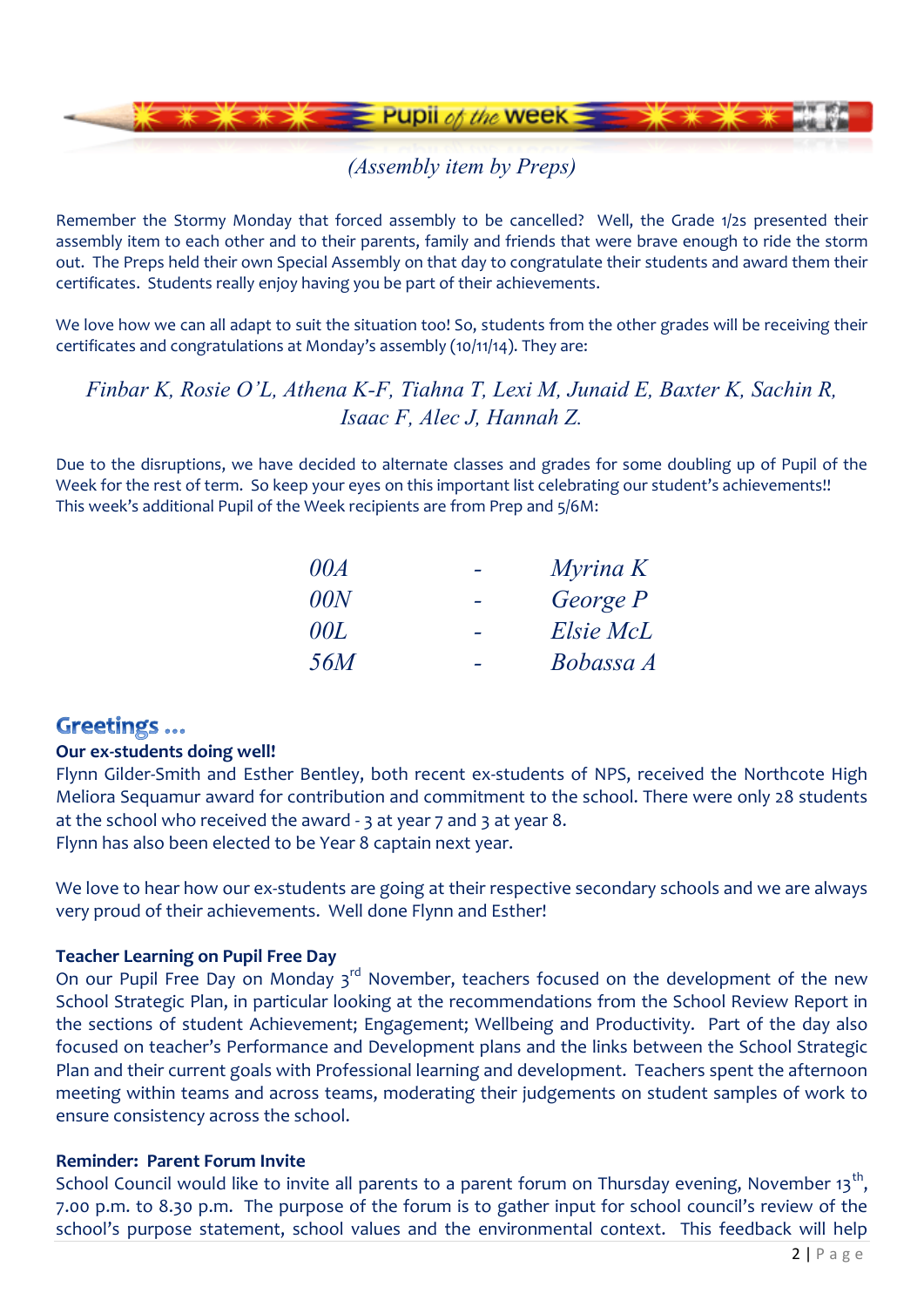form the framework for the development of the School Strategic Plan and is one component of a broader strategic approach to School Council Planning. The evening will be facilitated by an Educational Consultant, Susan Gilheany.

This is a compulsory part of the Education Department's accountability framework that began this year with our school's thorough and comprehensive School Self Evaluation. The School Self Evaluation was then reviewed by an independent Reviewer and a report was written 'School Review Report'. The School Review provides recommendations for the development of the ensuing School Strategic Plan and is focused on Student Achievement; Student Engagement; Student Wellbeing and Productivity.

The review of the Purpose, Values and Context form a vital part of the School Strategic Plan. While this part is going on, staff are working on finalising the recommendations of the School Review. This combined with the community input, will go to the upcoming Education Sub Committee and staff meeting for final input and endorsement by School Council at the December  $3<sup>rd</sup>$  meeting. Once approved, it will be sent to the Region and to the School Accountability section of the Education Department. The School Strategic Plan will then be reviewed by DEECD and become active for the next 4 year period.

This is an exciting time and we encourage you to come along as your input is highly valued as part of our school community.

Please see last week's newsletter for further detail.

#### *A How to RSVP is located on Page 5. Also, if you are unable to attend and wish to have your input considered, please contact Kerrie or Karen via school email by Friday 14th November.*

#### **Class Structures and Student Numbers for 2015**

We have been working on our planning for our 2015 student numbers and the possible class structures that might support the children. At this point in time, we have 356 confirmed enrolments, with 68 new preppies for 2015. With enrolment enquiries on an almost daily basis, the total enrolment number may vary by +5 or -5 at least, before the commencement of the 2015 school year.

The confirmed student numbers at the end of February 2015 will determine the amount of human (teachers/staff) and financial resources that we are entitled to in the Student Resource Package from the Education Department. Given the increase in total school enrolments, the school will operate with a 15 class structure to accommodate the anticipated student numbers.

I would like to invite parents to submit your thoughts in writing to the office (email school address, by next Wednesday morning, 12/11/14, on suggested class structures for 2015. Please keep in mind, any models should have lower numbers of children in the Prep, 1 areas and if at all possible, grade 2 classes.

If making composite (2 levels in one class arrangement) or multi-age (minimum of 3 levels in one class arrangement) grades, try and make sure there is a reasonable representation of a single level class in that structure. Also, try and balance the gender representation across the class where possible.

The student numbers may change between now and the start of the 2015 school year and we would have to adjust models accordingly, especially if the Prep numbers were to increase significantly.

Please see the table on page 4 for year level and gender breakdown for 2015. I have included the model that the staff have been working on for your interest as well. I look forward to your suggestions.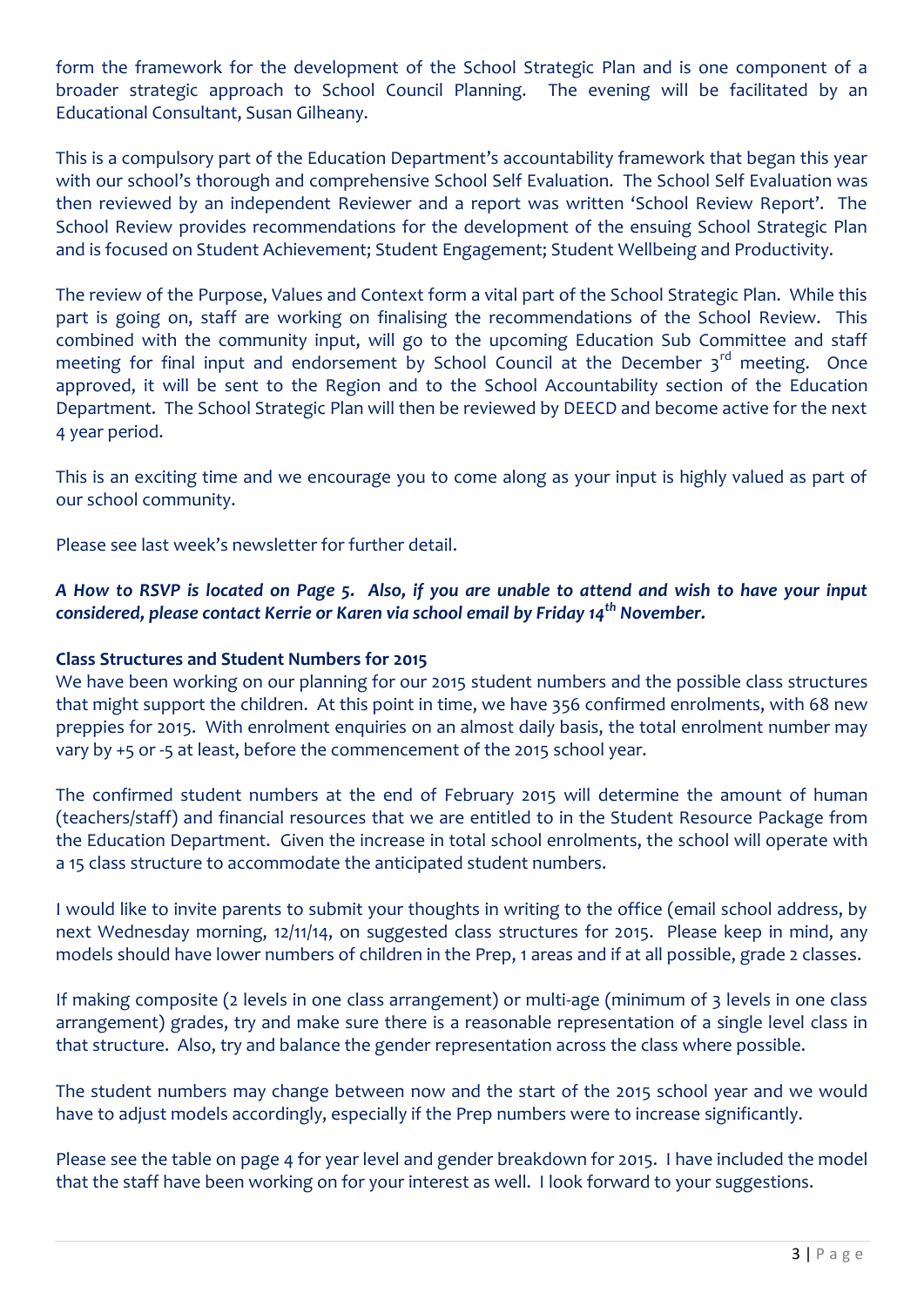| <b>Year level</b> | <b>Male</b> | <b>Female</b>                                          | <b>Total</b> |     |
|-------------------|-------------|--------------------------------------------------------|--------------|-----|
| Prep              | 29          | 39                                                     | 68           | 68  |
| Year <sub>1</sub> | 29          | 26                                                     | 55           |     |
| Year <sub>2</sub> | 19          | 21<br>*includes one<br>International<br>funded student | 40           | 95  |
| Year 3            | 27          | 33                                                     | 60           |     |
| Year 4            | 26          | 15                                                     | 41           | 101 |
| Year <sub>5</sub> | 24          | 30                                                     | 54           |     |
| Year 6            | 24          | 14                                                     | 38           | 92  |
| <b>TOTAL</b>      | 178         | 178                                                    | 356          | 356 |

#### **2015 class organisation – staff model**

| Class <sub>1</sub>  | Prep x 1            | 22 |     |
|---------------------|---------------------|----|-----|
| Class <sub>2</sub>  | Prep x 2            | 22 |     |
| Class 3             | Prep x 3            | 23 | 68  |
|                     |                     |    |     |
| Class 4             | Year $1/2 \times 1$ | 23 |     |
| Class 5             | Year $1/2 \times 2$ | 24 |     |
| Class 6             | Year $1/2 \times 3$ | 24 |     |
| Class <sub>7</sub>  | Year $1/2 \times 4$ | 24 | 95  |
|                     |                     |    |     |
| Class 8             | $3/4 \times 1$      | 25 |     |
| Class 9             | 3/4x2               | 25 |     |
| Class 10            | $3/4 \times 3$      | 25 |     |
| Class <sub>11</sub> | $3/4 X4$            | 26 | 101 |
|                     |                     |    |     |
| Class <sub>12</sub> | $5/6 \times 1$      | 23 |     |
| Class <sub>13</sub> | 5/6 x 2             | 23 |     |
| Class 14            | $5/6 \times 3$      | 23 |     |
| Class 15            | $5/6 \times 4$      | 23 | 92  |
| <b>TOTAL:</b>       |                     |    | 356 |

#### **Children home group placement 2015**

Given the collaborative approach to teaching and learning that the school has embraced and developed, students now frequently work alongside a range of other students across home groups. In the past when we had single classes only, children and parents were concerned about having specific friends in the same home group. The teacher teaming has made this less of an issue.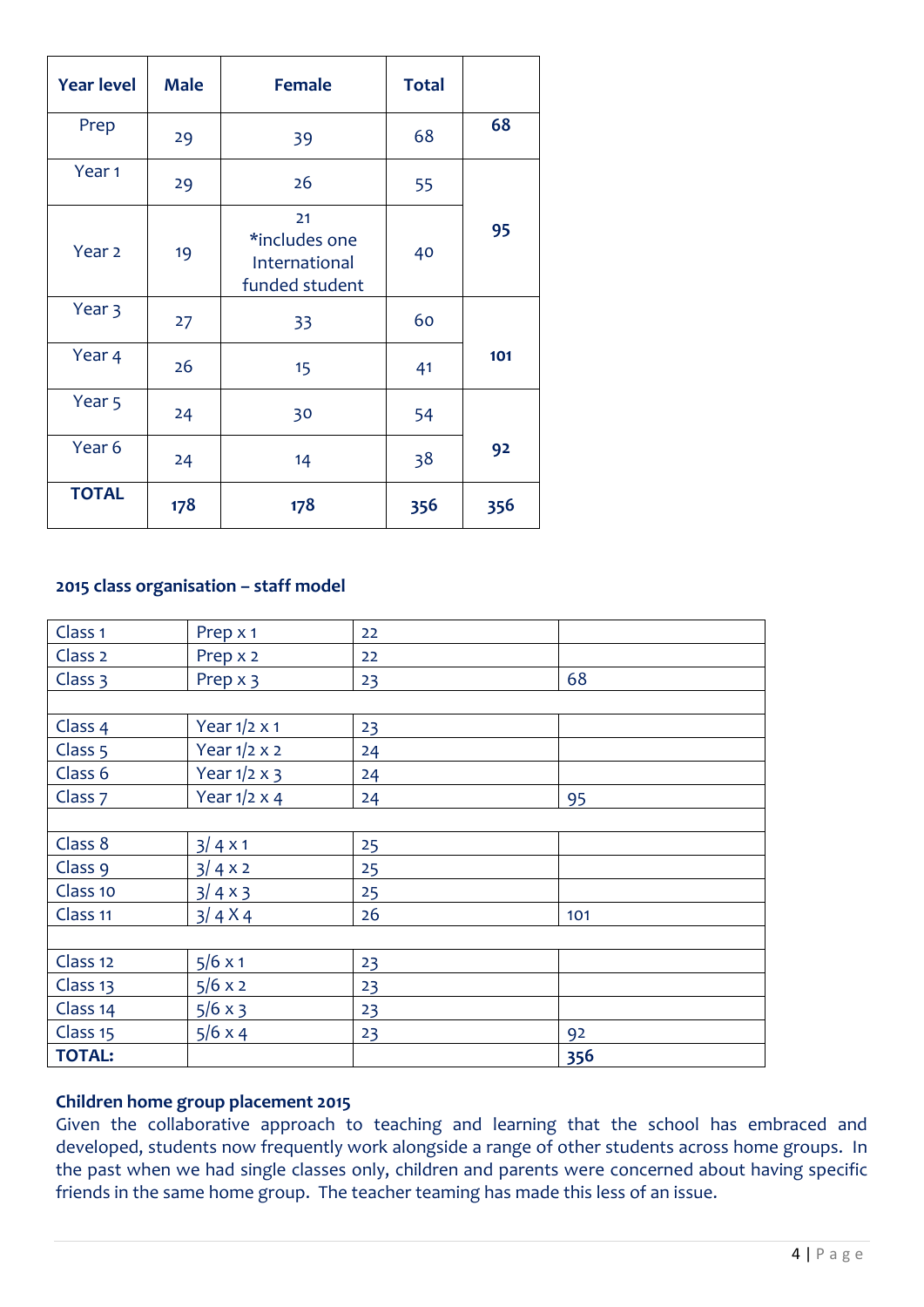Soon, we will be asking the children to nominate friends they would like to be with in 2015. We will commence the *enormous task* of allocating students to home groups, and team learning areas.

If you feel you need to let us know something regarding your child's 2015 placement, please **put it in writing**, and send to Karen or myself via the office or email, by November 14th. Don't forget to **talk with your child first**, as often parents have requested that their child be put in a class with another child, and we find that the child has nominated completely different friends!

Please note, *I do not consider requests for specific teaching staff*, so please don't ask.

## **Warm Regards, Kerrie**

## R.S.V.P. School Council Parent Forum

If you are planning on attending the School Council Parent Forum on Thursday 13<sup>th</sup> November from 7.00 p.m. to 8.30 p.m., please email the school at: **northcote.ps@edumail.vic.gov.au** with your name and number of people attending. Please R.S.V.P. by Monday 10<sup>th</sup> November, 4.00 p.m.

## **School Council News**

School council met last night with a record turn out and lots of enthusiasm. Some highlights from our meeting include:

Chris Thompson was thanked for his efforts on behalf of the Education sub-committee in summarising and celebrating the recent Peer Review Report. Please have a close look at Chris' article in this newsletter and bring your ideas, energy and enthusiasm to the parent forum on school strategic planning next Thursday evening at 7.00 p.m.

Education sub-committee also presented our new sustainability policy for approval. The policy was well received as part of our long-term commitment to practice improvement. It was well complimented by the proposal for a group of grade six students to participate in the annual leadership development program in early 2015. School council has set aside funds to support our team's participation for both the learning opportunities it provides the individual students and the ongoing benefits they generate for all of our students.

We are continuing our development program for the before and after-care house (NOOSHC) and agreed to distribute the current concept plans for costing a feasibility testing.

School council also considered the fee structure for compulsory and voluntary student fees next year. We are working toward a balance between affordability and supporting the increasingly inventive and creative learning needs of our children. More detail on fees will be sent to each family soon.

We also approved a new ICT policy which will allow us to improve the availability and sophistication of IT platforms to students as well as make more efficient use of our limited funds.

My thanks again to everyone on School Council and all those supporting us on sub-committees and other activities. I am very excited about the achievements we have made to date and the great things we have in the foreseeable future.

#### **Ian Taylor School Council President**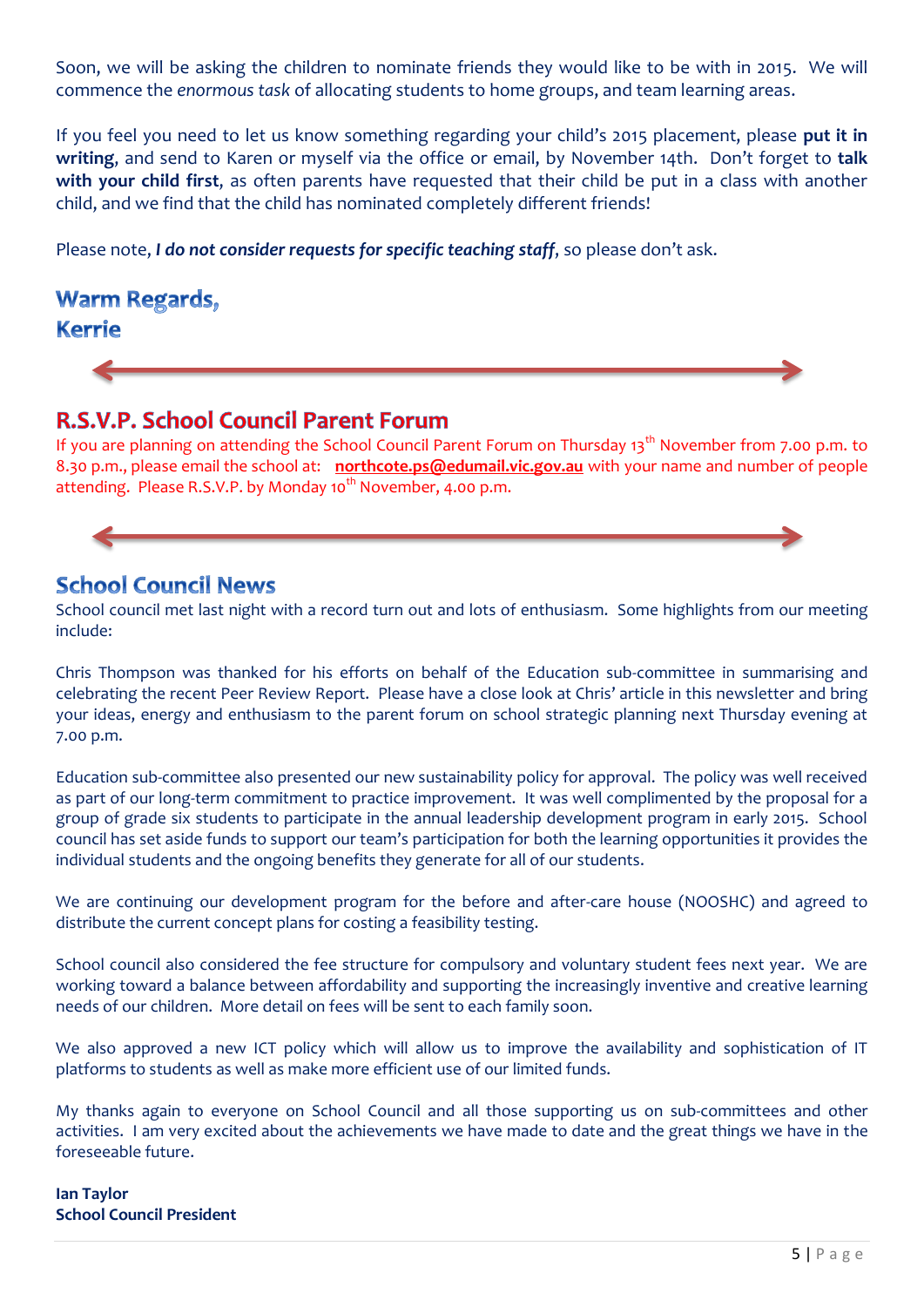## It's Not Just Our Kids Who Get A Report Card ...

## ... Our School Does Too!

Every four years, the school receives its Peer Review Report from the North Western Victoria Region. You might recall the Kerrie mentioned it a couple of Newsletters ago ahead of the Education Sub-Committee discussing it at its last meeting. The Peer Review Report looks at the performance of each school and provides feedback that is essential to our understanding of how effective our school is at all levels of our operation and crucial to our forward planning as we develop the school's strategic plan for the next four years.

The good news is, Northcote Primary School passed with flying colours.

But don't just take my word for it. Here are a few of the 'gold star' comments we received in our report.

- *The Northcote Primary School community has much to celebrate about its achievements during 2010 through 2013. Sustained improvement in student learning from existing high levels is evident over that period, along with high levels of student engagement and wellbeing.*
- *There is clear evidence that the school adds considerable value to student learning ... students who were assessed in Year 3 in 2011 and again in Year 5 in 2013 reveal the school's results for Reading, Writing and Numeracy exceeded the state mean.*
- *... very high levels of student cognitive, behavioural and emotional engagement ... consistently higher than those for similar schools and well into the top 10% of all schools.*
- *Strong, clear leadership deliberately focused on establishing a school-wide framework for teaching practice.*
- **...** *a* strong, supportive parent community.
- *The school promotes the all-round personal development and self-esteem of each student.*
- *A wide range of extra-curricular activities are also offered including music, camps and sport.*
- *... a school environment and atmosphere where safety, caring attitudes, quality respectful relationships, consultative decision-making and high educational standards are encouraged.*
- **\*\*** ... a sharpened focus on supporting improvement and consistency in teaching practices throughout the *school.*
- *All staff members are congratulated on their respective roles and contributions to the improvements.*
- *The panel's view of productivity performance was very positive. The success of the school over the last four years has been in some measure due to the effective allocation of resources.*
- *The panel wanted to acknowledge the school's achievements, its leadership, teachers, parents and students, and the benefits that will accrue from current directions.*

The Education Sub-Committee was delighted to read the Report and enthusiastic in its praise for everyone at our school, especially Kerrie and Karen and all the teachers, who were responsible for this excellent result.

And we thought we should share this feedback with the whole school community.

Of course the Report has a lot more to say than just these comments, and it makes some really helpful recommendations for where our energies might be focused in the future. Which is why you should go onto the school website and have a look at it for yourself, especially if you're going to be participating in the Strategic Planning session next Thursday night (November 13 from 7.00 p.m. - 8.30 p.m.)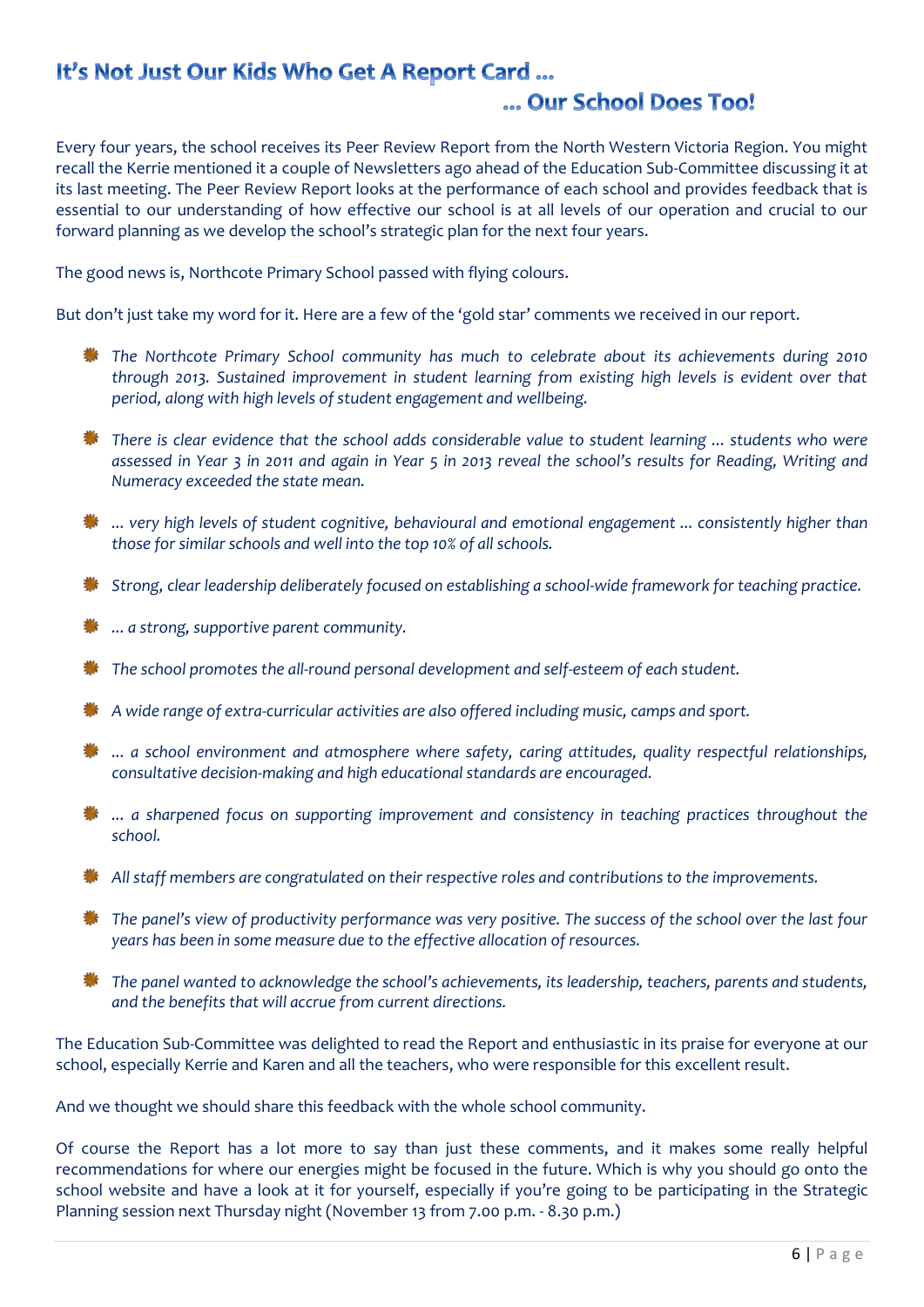We don't just get a Report like this by accident. It's the result of a lot of hard work by a lot of people and you can be one of these people by participating in the process as we develop our plan for the next four years. Hope to see you at next Thursday's session.

**Chris Thompson**

**(on behalf of the Education Sub-Committee)**



### **Library Help**

Our lovely Librarian Susi has broken her wrist (no she wasn't doing her trapeze act) and requires assistance from parents/guardians with the re-shelving of books. The instructions are located on the end of each shelving section however if you are unsure, please call in and see her. Susi is in the Library on Tuesdays and Wednesdays.

## **Lost Property**

On Tuesday 28<sup>th</sup> October, an iPod in a blue flip case was left in the school ground near the bike shed. If you have found an iPod fitting that description, please hand it in to the office. Josh C (12T) would be very pleased! It has his name on the case.





# **Craft Stall (Fete 2015)**

Are you crafty? Can you sew, knit, crochet, make jewellery?

Do you have any great fabric, wool or beads hanging around that you would like to donate to be turned into something fabulous?

We NEED You!!! Please contact Stall co-ordinators Amanda O'Donnell or Helen Watson/Noonan via email: amanda.odonnell@gmail.com hdnoonan@optusnet.com.au

## *Advertisements*

*The Dept. of Education (DEECD) does not endorse the products & services of any private advertiser or notice contained in this newsletter. No responsibility is accepted by the Dept. of Education (DEECD) or this school for the accuracy of information contained in advertisements or claims made by them.*

#### **Office/Studio/Consulting Rooms for rent :**

- . Fabulous position on High Street
- . Near tram and train
- . Lots of natural light
- . Bathroom & kitchen facilities

#### Contact: Patrick on 0438 077 202 or Laura on 0481 092 588



**Yarra Bend Golf** is holding a Community Day on Sunday 16th November. This is also our Adventure Mini Golf Grand Opening with plenty of exciting things happening including - Competitions, Celebrity Challenge, Jumping Castle, Face Painting and Free golf clinics. Event is run from 10am-4pm. For more information, contact 03 9481 3729 or **[golf@yarrabendgolf.com](mailto:golf@yarrabendgolf.com)**